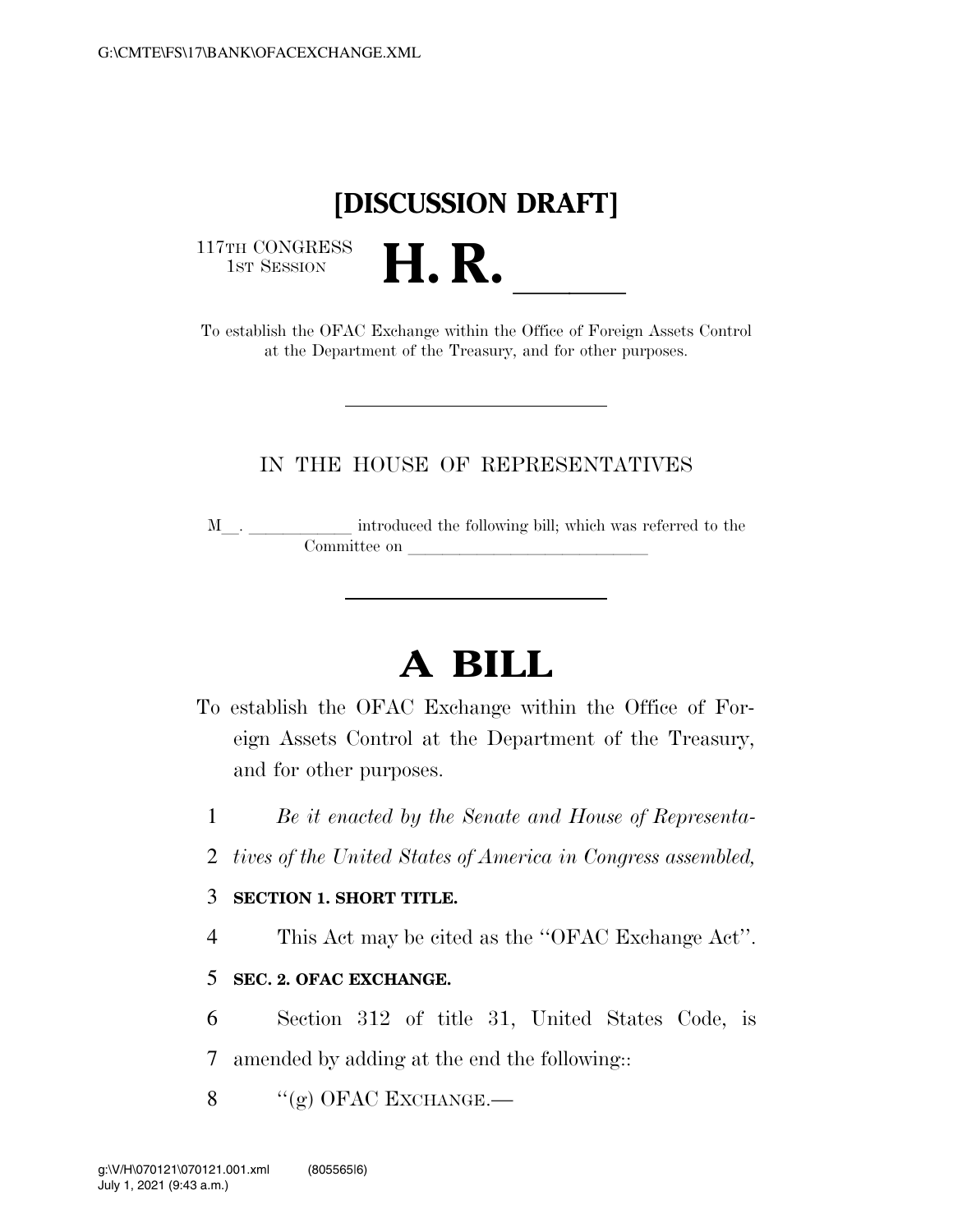| $\mathbf{1}$   | "(1) ESTABLISHMENT.—The OFAC Exchange                   |
|----------------|---------------------------------------------------------|
| $\overline{2}$ | is hereby established within OFAC.                      |
| 3              | "(2) PURPOSE.—The OFAC Exchange shall fa-               |
| $\overline{4}$ | cilitate a voluntary public-private information shar-   |
| 5              | ing partnership among law enforcement agencies,         |
| 6              | national security agencies, financial institutions, and |
| 7              | OFAC to-                                                |
| 8              | $\lq\lq$ effectively and efficiently administer         |
| 9              | enforce economic and trade sanctions<br>and             |
| 10             | against targeted foreign countries and regimes,         |
| 11             | terrorists, international narcotics traffickers,        |
| 12             | those engaged in activities related to the pro-         |
| 13             | liferation of weapons of mass destruction, and          |
| 14             | other threats to the national security, foreign         |
| 15             | policy, or economy of the United States by pro-         |
| 16             | moting innovation and technical advances in re-         |
| 17             | porting—                                                |
| 18             | "(i) under subchapter II of chapter $53$                |
| 19             | regulations promulgated under<br>and<br>the             |
| 20             | that subchapter; and                                    |
|                |                                                         |

21 ''(ii) with respect to other economic 22 and trade sanctions requirements;

23 ''(B) protect the financial system from il- licit use, including evasions of existing economic and trade sanctions programs; and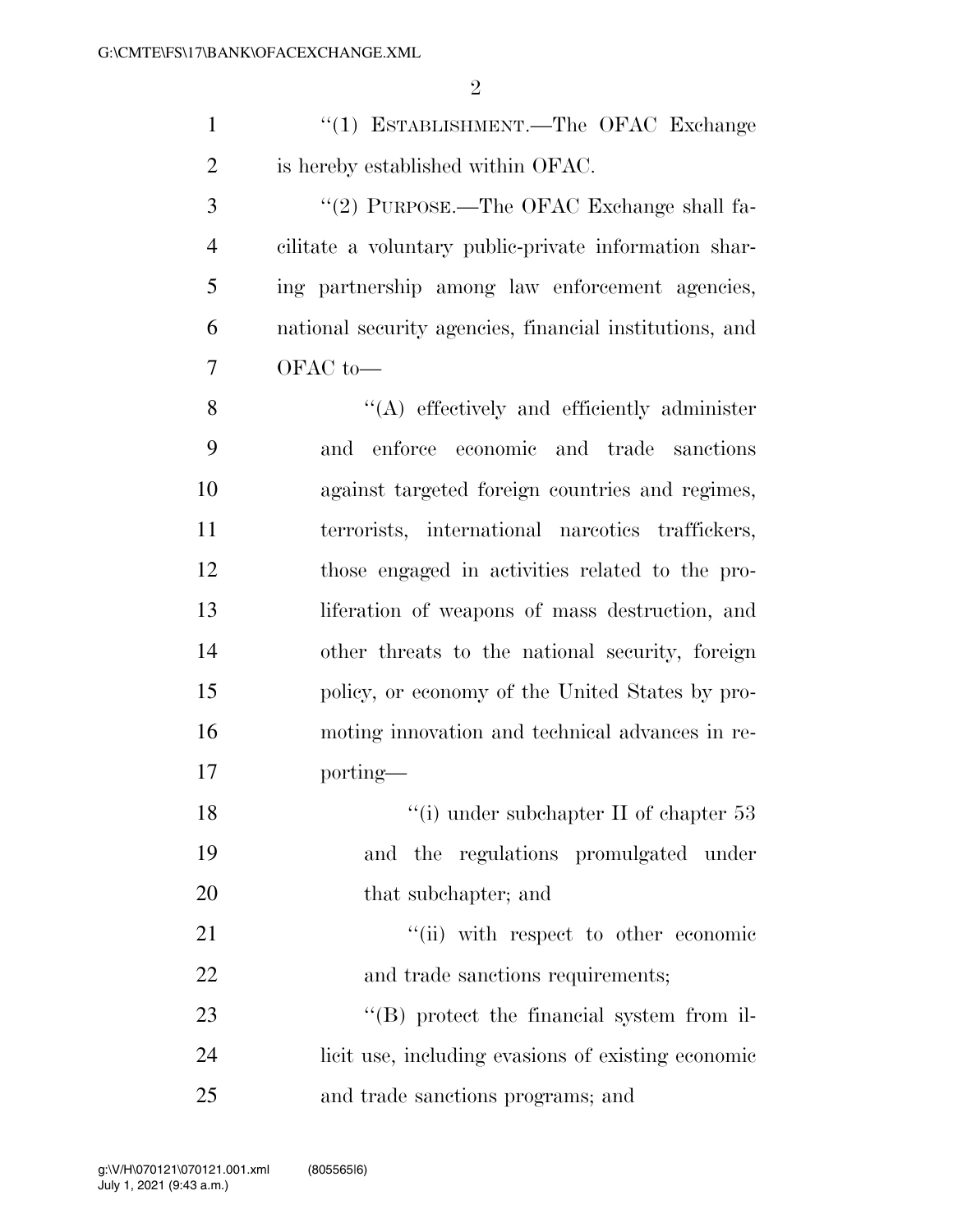| $\mathbf{1}$   | "(C) facilitate two-way information ex-          |
|----------------|--------------------------------------------------|
| $\overline{2}$ | change between OFAC and persons who are re-      |
| 3              | quired to comply with sanctions administered     |
| $\overline{4}$ | and enforced by OFAC, including financial in-    |
| 5              | stitutions, business sectors frequently affected |
| 6              | by sanctions programs, and non-government or-    |
| $\overline{7}$ | ganizations and humanitarian groups impacted     |
| 8              | by such sanctions programs.                      |
| 9              | $``(3)$ REPORT.—                                 |
| 10             | "(A) IN GENERAL.—Not later than 1 year           |
| 11             | after the date of enactment of this subsection,  |
| 12             | and once every 2 years thereafter for the next   |
| 13             | 5 years, the Secretary of the Treasury shall     |
| 14             | submit to the Committee on Banking, Housing,     |
| 15             | and Urban Affairs of the Senate and the Com-     |
| 16             | mittee on Financial Services of the House of     |
| 17             | Representatives a report containing-             |
| 18             | "(i) an analysis of the efforts under-           |
| 19             | taken by the OFAC Exchange, which shall          |
| 20             | include an analysis of-                          |
| 21             | $\lq\lq$ the results of those efforts;           |
| 22             | $\lq\lq$ (II) the extent and effectiveness       |
| 23             | of those efforts, including the extent           |
| 24             | effectiveness of communication<br>and            |
| 25             | between OFAC and persons who are                 |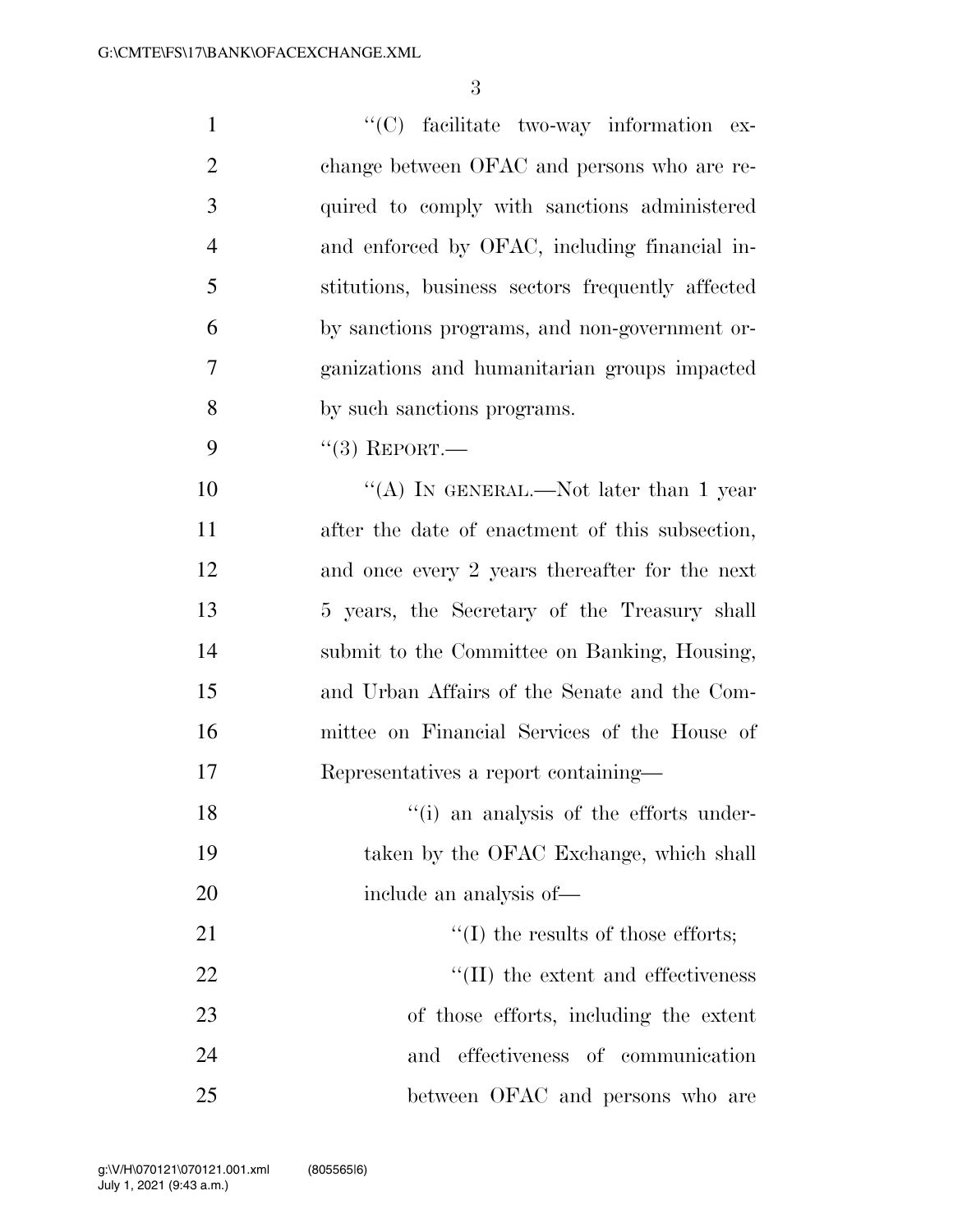| $\mathbf{1}$   | required to comply with sanctions ad-                |
|----------------|------------------------------------------------------|
| $\overline{2}$ | ministered and enforced by OFACs;                    |
| 3              | and                                                  |
| $\overline{4}$ | "(ii) recommendations to improve effi-               |
| 5              | ciency and effectiveness of targeting, com-          |
| 6              | pliance, enforcement and licensing activi-           |
| 7              | ties undertake by OFAC; and                          |
| 8              | "(iii) any legislative, administrative,              |
| 9              | or other recommendations the Secretary               |
| 10             | may have to strengthen the efforts of the            |
| 11             | OFAC Exchange.                                       |
| 12             | "(B) CLASSIFIED ANNEX.—Each report                   |
| 13             | under subparagraph (A) may include a classi-         |
| 14             | fied annex.                                          |
| 15             | "(4) INFORMATION SHARING REQUIREMENT.-               |
| 16             | Information shared under this subsection shall be    |
| 17             | shared—                                              |
| 18             | $\lq\lq$ (A) in compliance with all other applica-   |
| 19             | ble Federal laws and regulations;                    |
| 20             | $\lq\lq$ (B) in such a manner as to ensure the       |
| 21             | appropriate confidentiality of personal informa-     |
| 22             | tion; and                                            |
| 23             | $\lq\lq$ (C) at the discretion of the Director, with |
| 24             | the appropriate Federal functional regulator, as     |